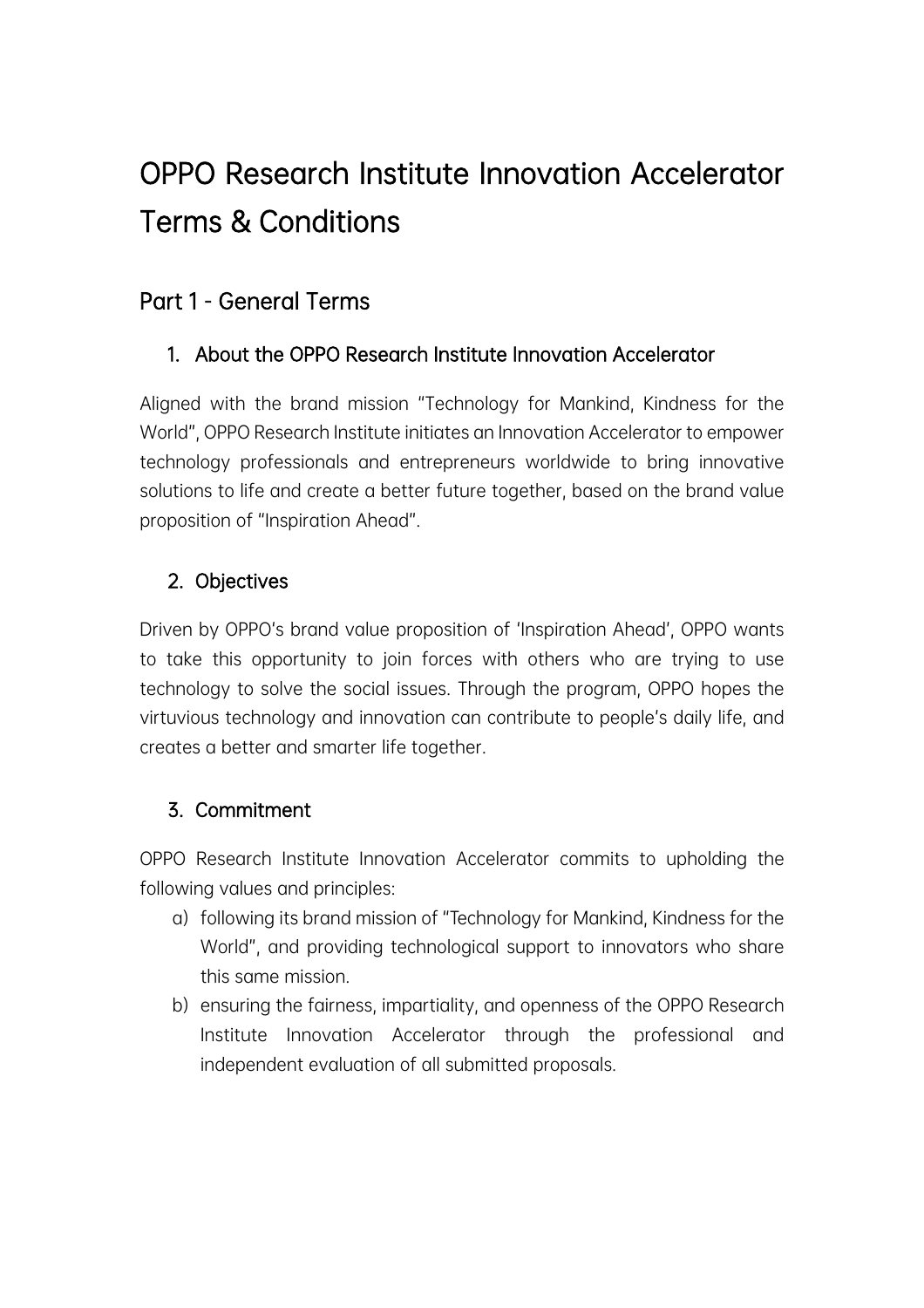## Part 2 – Introduction of 2022 OPPO Research Institute Innovation Accelerator

The theme for the 2022 OPPO Research Institute Innovation Accelerator is 'Virtuous Innovation'. Applicants will can submit proposals that fit with the theme while targeting one of the two subjects — 'Accessible Technology' and 'Digital Health'.

## (1) Accessible Technology: empowering everyone with the benefits and convenience of technology

This subject will focus on proposals that increase the inclusiveness of technology, and cater to the diverse needs of different user groups in technological applications or products. Proposals will ideally provide solutions that improve adaption of existing technology for elderly users, support design for accessibility, and make product easier of use for disadvantages groups, etc. Proposals aim to identify different ways in which the benefits of technology can be enjoyed by more people in a more accessible way.

### (2) Digital Health: giving people control over their health through digital and AI health solutions

This subject will focus on technology, products, and services related to healthy lifestyles and intelligent health services. Proposals will ideally aim to leverage innovation in algorithms, sensor technology, data analysis, healthcare products, and healthcare ecosystems to help users improve their general health, their exercise habits, sleeping habits, diet, and mental health, etc. Through digital intelligence, proposals should offer safer and more effective health services and improve public awareness towards healthy living.

### 4. Eligibility

OPPO Research Institute Innovation Accelerator is open to any individual, groups, organizations or institutions engaged in work related to scientific or technological innovation, or those conducting research in areas related to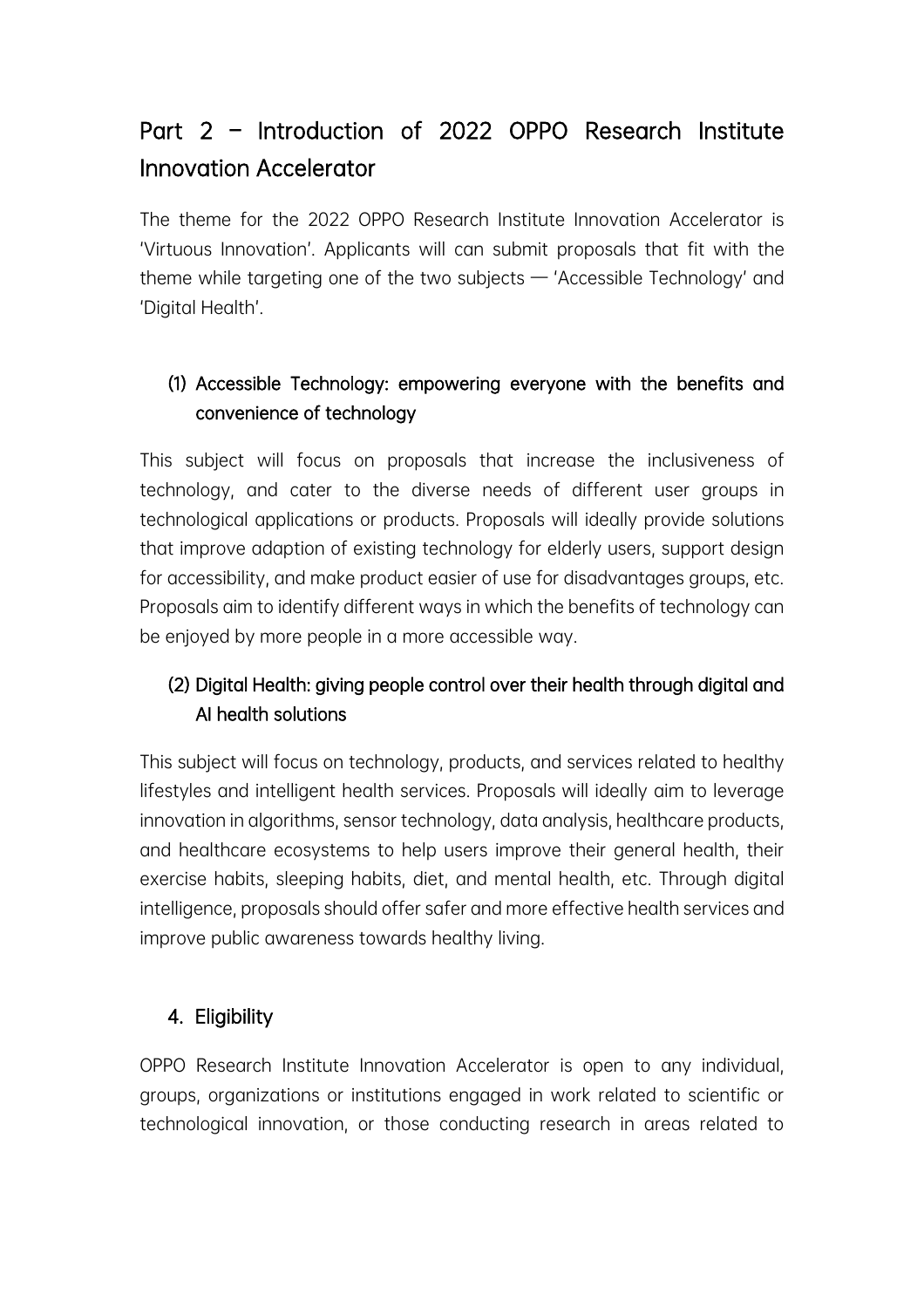accessible technology and digital health. All applicants should ensure that they have achieved demonstrable results in their works.

### 5. Application

- (1) Applications for the 2022 OPPO Research Institute Innovation Accelerator starts at 18:00 on May 8, 2022, and ends at 24:00 on June 30, 2022, Beijing time  $(GMT + 8)$ .
- (2) Applicants can submit more than one proposals, however the same proposal can only be submitted once. If the same proposal is submitted for more than one time, only the most recent proposal submitted will be considered eligible.
- (3) Please submit your application document through email:

proposal@oppo.com

a. Required documents:

- Application Form (please find the application form through official website: www.oppo.com/en/proposal/ )

- Demo or presentation of the proposal (text, video and other forms are acceptable)

b. Optional documents:

- Recommendation from experts (text, video and other forms are acceptable)

- Recommendation from the beneficiary (text, video and other forms are acceptable)

- Other related documents ( e.g. business proposal, academic papers or achievement)

#### 6. Assessment Process

#### (1) Evaluation Process and Timeline

The evaluation of all proposals will be conducted on the basis of fairness and impartiality. Proposals will be evaluated through different stages according to the following timeline:

May 8 – June 30: Call for Proposal July 1 – 15: Review of submission documents and eligibility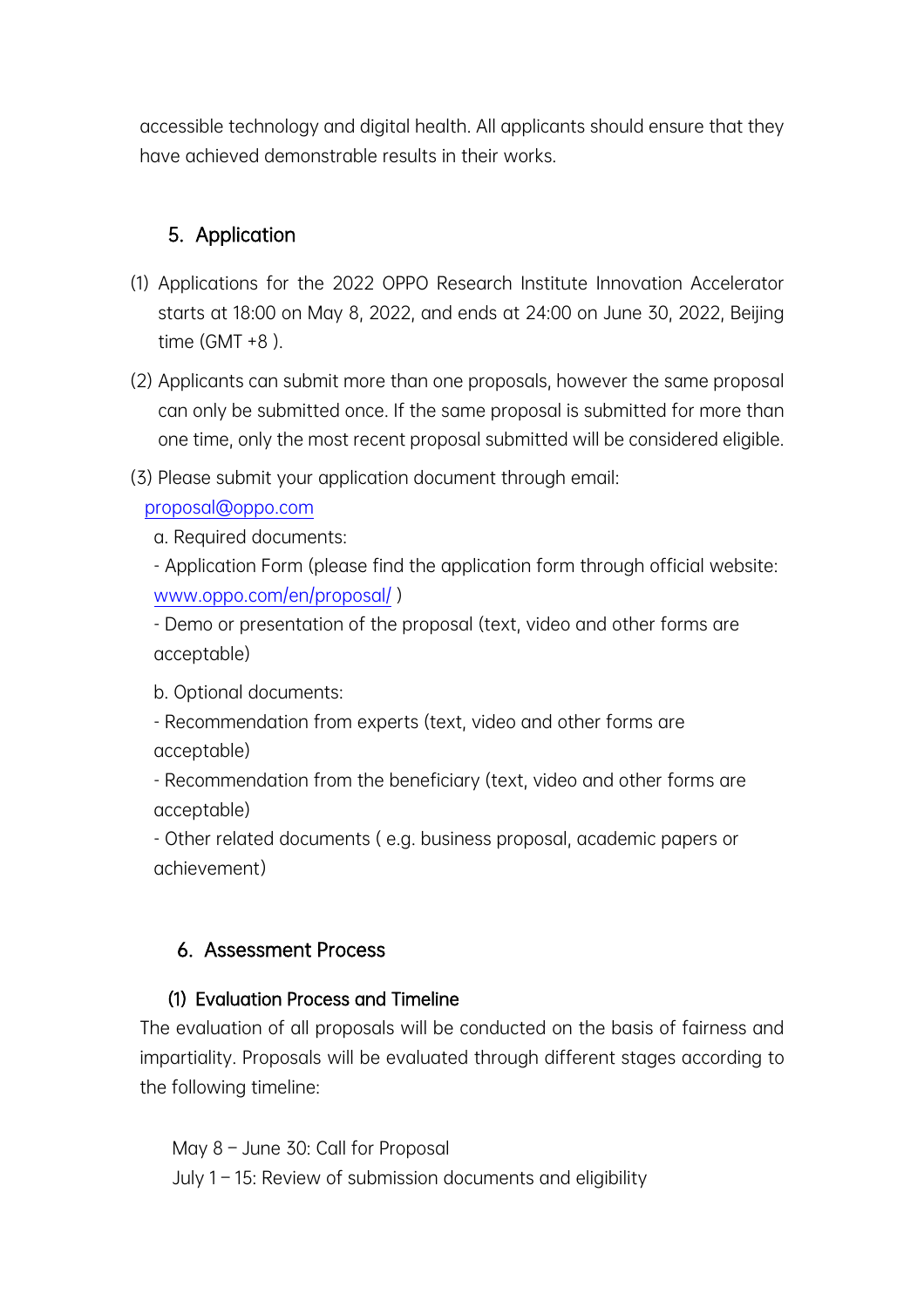July 18 – August 5: Prelimilary assessment August 8: First Round Demo Day Candidates Announcement August 10 – 11: First Round Demo Day August 15: Finalists Announcement August 22 – 24: Final Demo Day and Winners Announcement

\*GMT+8, please stay tuned with email notification

#### (2) Assessment Criteria

Judges will evaluate all proposals based on the following criteria:

a.Feasibility

Proposals should all be realistically feasible using current technology or technology likely to be readily available in the near future, and have the potential to be put into commercial production or mass production in the coming future.

b. Innovation and Originality

Proposals must feature new ideas or original technology that is the exclusive work of the submitting team or individual. Proposed solutions should have clear strengths and advantages over existing solutions, if applicable.

c. Social Value

Proposals should attempt to solve a specific social issue related to accessible technology or digital health, and use technology to create practical value for target groups and the wider public.

d. Long-term Potential

The potential for further investment and long-term commercial development of the proposals will be considered.

#### (3) Announcement of the Results

After the overall assessment process, the results will be announced through OPPO Research Institute Innovation Accelerator official website and other channels.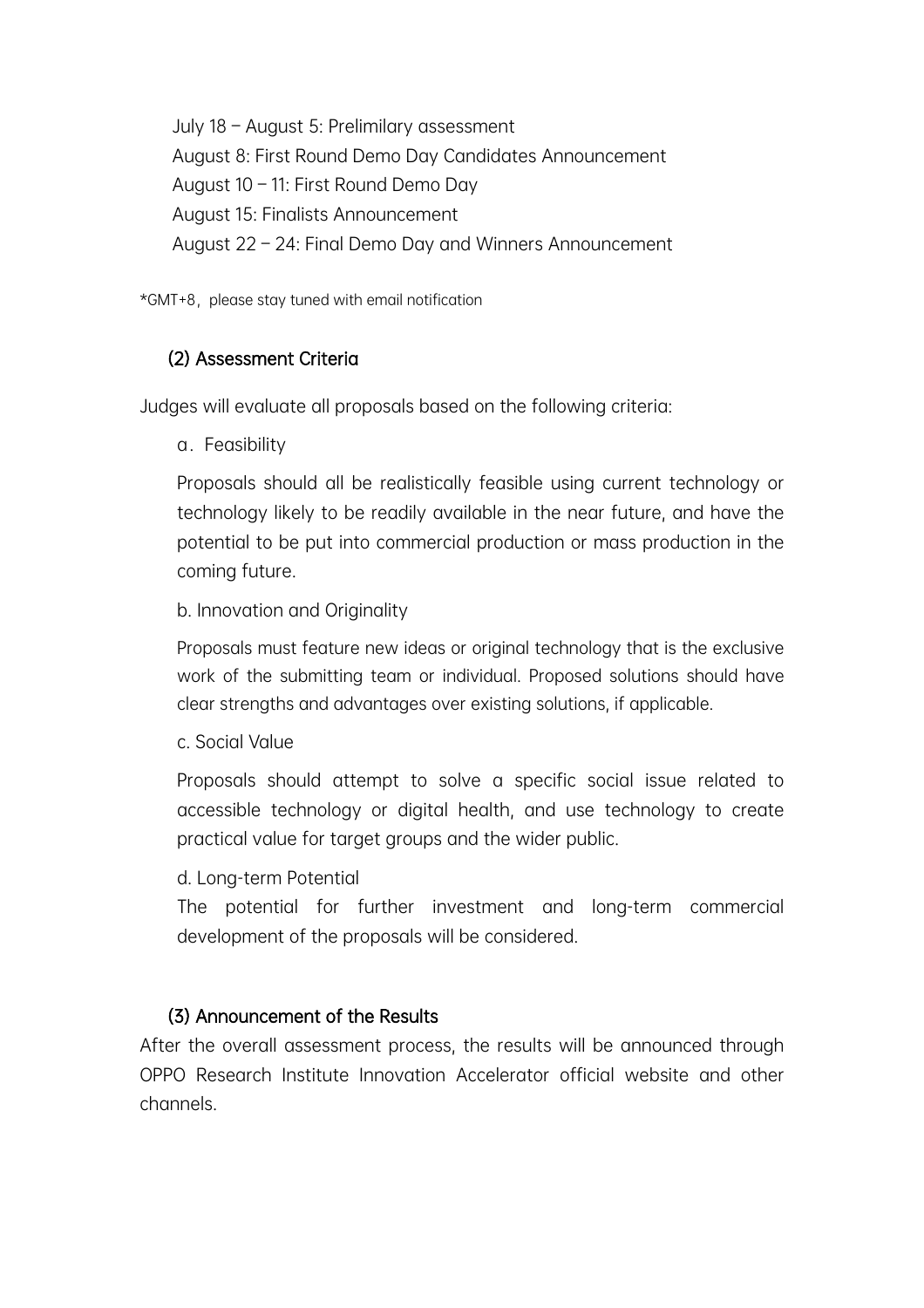#### 7. Grants and Incentives

The 2022 OPPO Research Institute Innovation Accelerator is open to all young technology professionals and entrepreneurs. Proposals should offer a solution to one of the two subjects: Accessible Technology or Digital Health. No more than 10 outstanding proposals will be selected as winners of the 2022 OPPO Research Institute Innovation Accelerator , for which they will receive the following incentives:

- (1) 300,000 RMB ( approximately 46,000 USD) in prize money (for each winning proposal)
- (2) Partnership and investment opportunities, including:
	- a. Long-term partnership opportunities with OPPO in areas such as product R&D, software development, and marketing.
	- b. Investment opportunities from OPPO and other well-known investors
- (3) Commercialization of the proposed idea via integration with OPPO products, for example: smartphones, smart watches, tablets, smart TVs, health monitoring devices, etc.
- (4) Publicity and demo opportunities at global tech events, for example: OPPO INNODAY, MWC (Mobile World Congress), and others
- (5) Support from OPPO's R&D team
- (6) Opportunities to meet and present ideas to industry professionals

## Part 3 - Organizational Structure

The implementation of the OPPO Research Institute Innovation Accelerator will be carried out by a separate Management Committee, Judging Committee and Supervisory Committee.

#### 8. Management Committee

The Management Committee is responsible for all management, operations and policies related to OPPO Research Institute Innovation Accelerator. Its roles include providing the resources, management, and support needed to ensure that the program is conducted according to the terms and conditions outlined in this document. The Management Committee consists of the following members.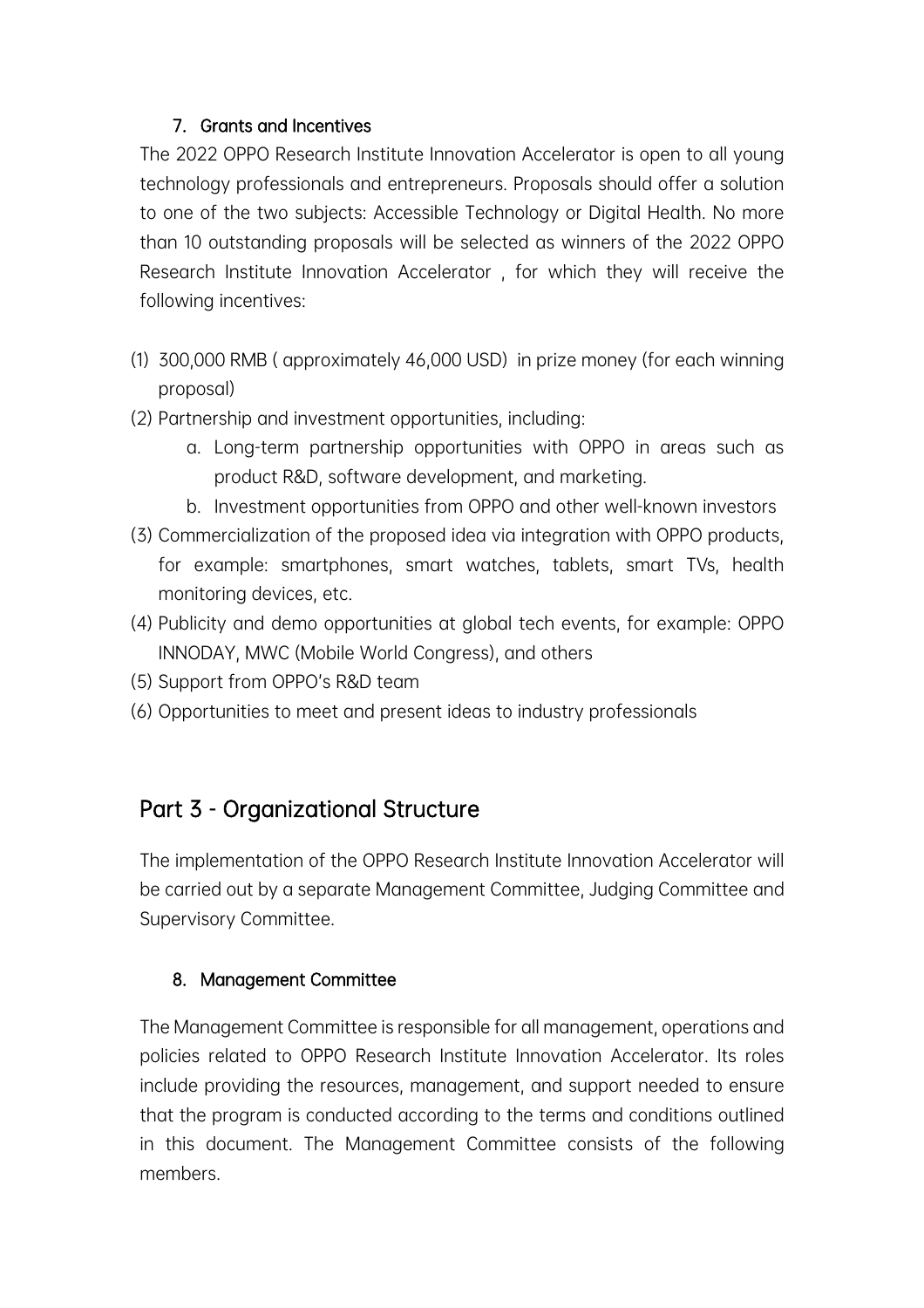Tony Chen, Founder, President and CEO, OPPO Daochang An, Secretary General of China Association of Technology **Entrepreneurs** James Chou, CEO and Managing Director of Microsoft for Startups, Greater China, Japan, and Korea

#### 9. Judging Committee

The Judging Committee comprises relevant experts, academics, and senior industry professionals in relevant areas of science and technology. The Judging Committee's role is to provide an independent and professional assessment of the submitted proposals in accordance with the program's terms and conditions. The Judging Committee consists of the following members.

| Levin LIU            | Vice President of OPPO, Head of the OPPO Research        |
|----------------------|----------------------------------------------------------|
|                      | Institute                                                |
| Sonia MIAO           | Associate Vice President of OPPO, Head of the Strategy   |
|                      | and Business Development Center                          |
| Leo ZENG             | Associate Vice President of OPPO, Head of the OPPO       |
|                      | <b>Health Lab</b>                                        |
| Vivian QIU           | Associate Vice President of OPPO, Head of Finance and    |
|                      | Investment                                               |
| <b>Tasleem ARIF</b>  | Vice President and Head of R&D, OPPO India               |
| James CHOU           | CEO and Managing Director of Microsoft for Startups,     |
|                      | Greater China Region, Japan, and Korea                   |
| Binyuan ZHAO         | Executive Council Member of Ching association of         |
|                      | technology entrepreneurs, Deputy Director of Materials   |
|                      | Science Development Center, School of Materials Science  |
|                      | and Engineering, Shanghai Jiao Tong University           |
| <b>Yoram YAACOVI</b> | Venture Partner of West Fountain, Former General         |
|                      | Manager of Microsoft Israel R&D Centers                  |
| Lei SHAO             | Dean of Institute of Accessibility Development, Tsinghua |
|                      | University, Beijing 2022 Winter Olympics and Paralympic  |
|                      | <b>Torch Bearer</b>                                      |
| Sally YANG           | Secretary-General of Accessibility Research Association  |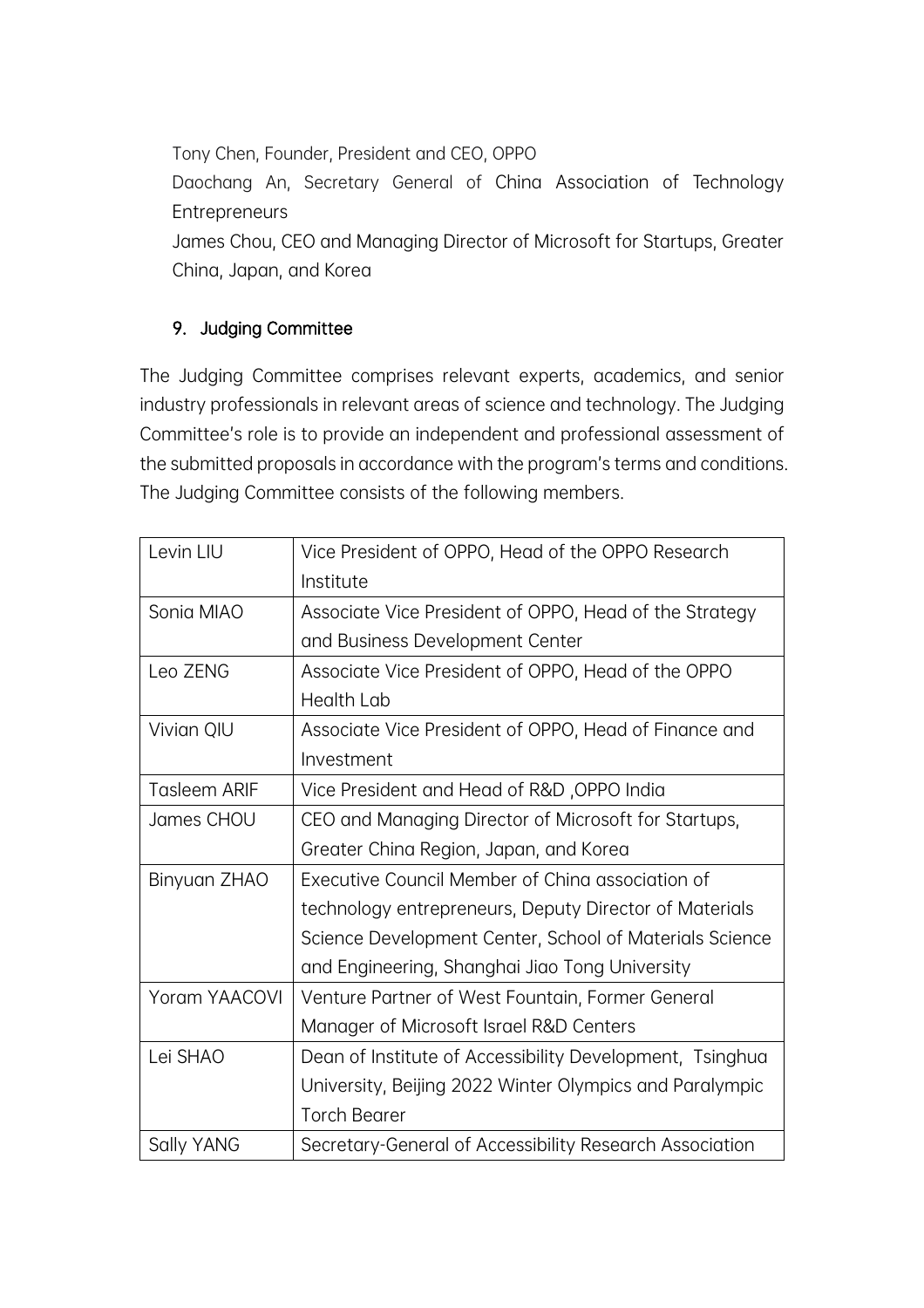| Jia ZHOU | Associate Professor of Chongqing University, Program     |
|----------|----------------------------------------------------------|
|          | Chair of International Conference on Human Aspects of IT |
|          | for the Aged Population (ITAP) for 8 consecutive years   |
| Yu ZHANG | Director of Strategic Development and Cooperation        |
|          | Department, Institute of AI Industry Research, Tsinghua  |
|          | University                                               |

#### 10. Supervisory Committee

The Supervisory Committee has been selected by the Management Committee and consist of personnel in financial, legal and other professional fields. The role of the Supervisory Committee is to ensure the fairness, openness, and impartiality of the OPPO Research Institute Innovation Accelerator in accordance with the rules and regulations of the program and the relevant laws and regulations in regions in which the program is being run. Members of the Supervisory Committee include:

Chen Fan, OPPO legal representative Sirui Zhu, OPPO financial representative

#### 11. Partner Organization

Strategic partner: Microsoft for Startups

## Part 4 – Appendix

#### 12. Code of Conduct for Applicants

All applicants are expected to respect the values of scientific and academic integrity and submit their applications in good faith. The Management Committee reserves the right to disqualify applicants and reclaim any issued grants or other incentives in the event of inappropriate or disorderly behavior from the applicants, or upon the discovery of plagiarism of submission materials and research results.

#### 13. Confidentiality